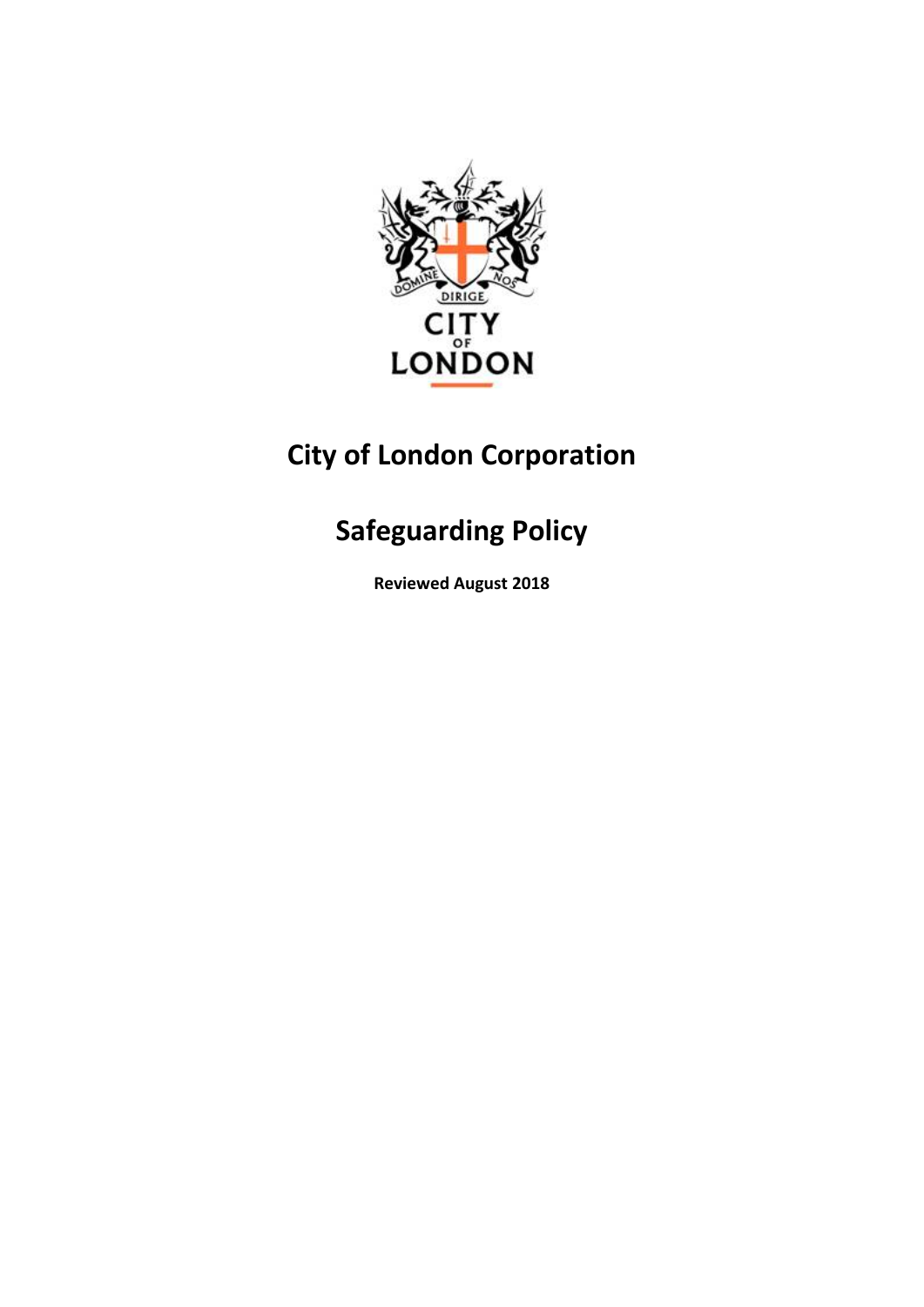| <b>Document status:</b> | final                      |
|-------------------------|----------------------------|
| Prepared by:            | Simon Cribbens             |
| <b>Reviewers:</b>       | Pat Dixon and Ian Tweedie  |
| Owner:                  | Chris Pelham               |
| Approved by:            | Safeguarding Sub Committee |
| Implementation date:    | 17 December 2015           |
| <b>Review date:</b>     | Reviewed August 2018       |
| Document end date:      | Annual Review and update   |
| Version:                | 2                          |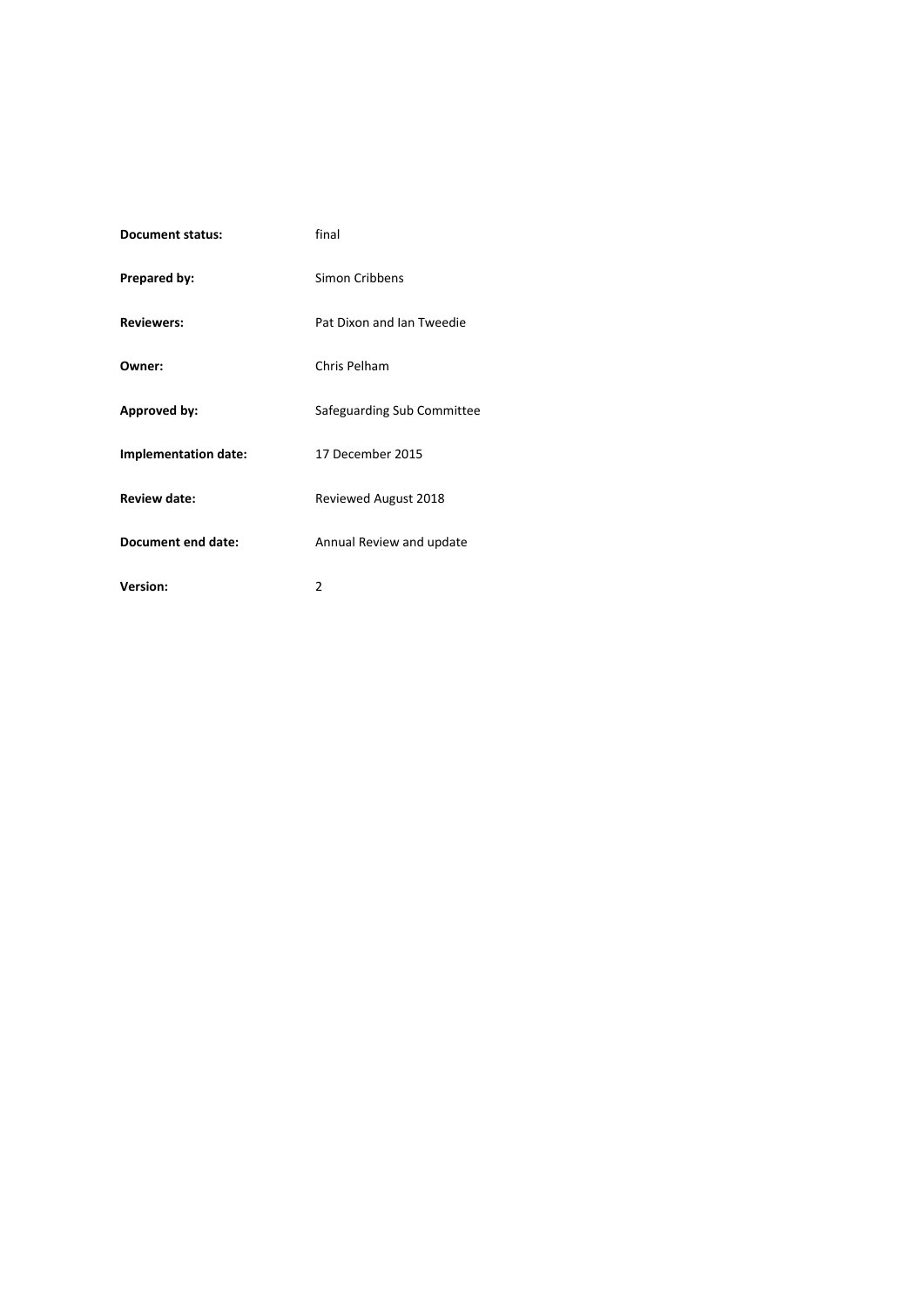#### **Contents**

| $\mathbf{1}$   |  |  |
|----------------|--|--|
| $\overline{2}$ |  |  |
| 3              |  |  |
| $\overline{4}$ |  |  |
| 5              |  |  |
| 6              |  |  |
| $\overline{7}$ |  |  |
| 8              |  |  |
| 9              |  |  |
| 10             |  |  |
|                |  |  |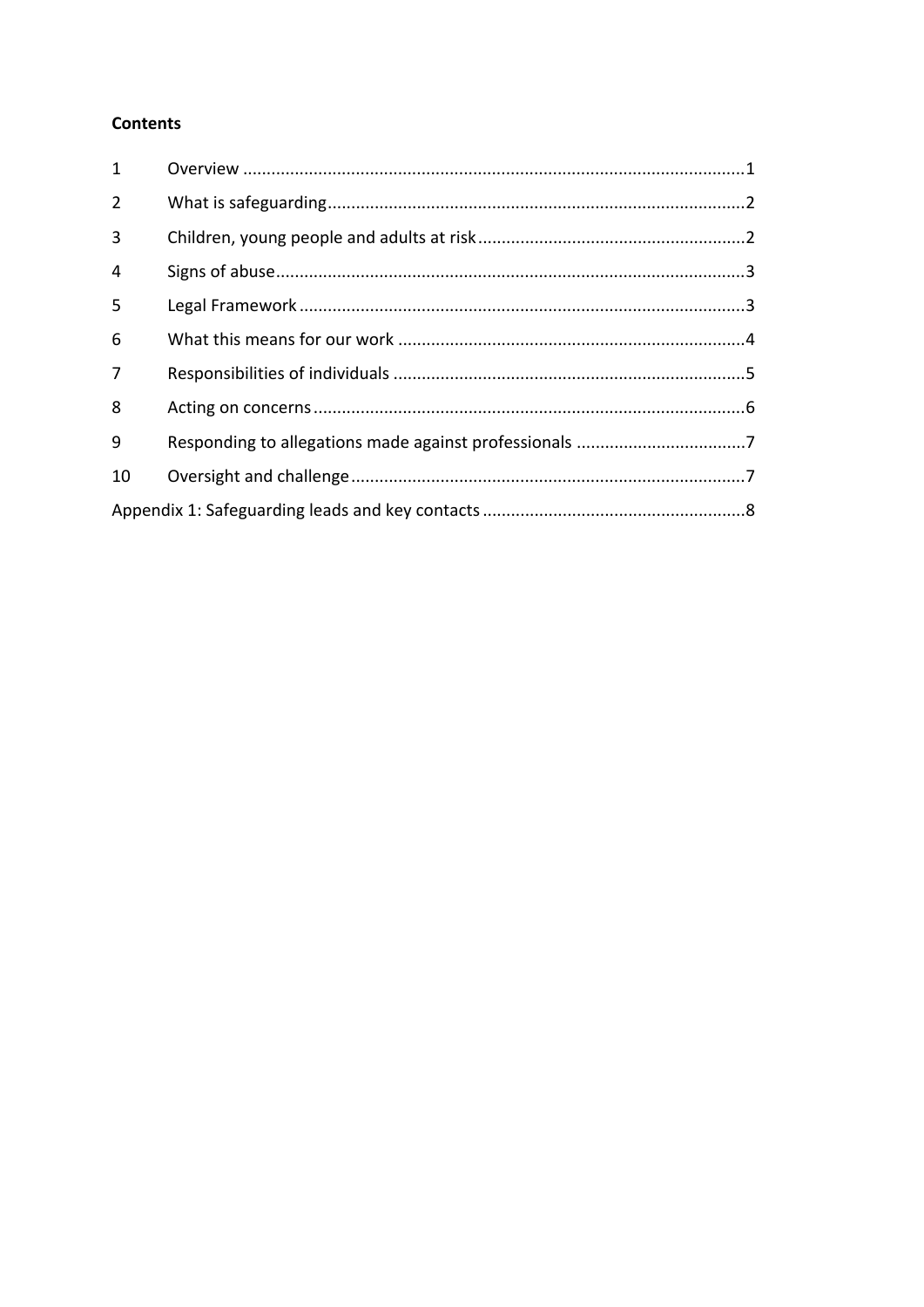#### <span id="page-3-0"></span>**1 Overview**

- 1.1 This policy provides guidance for all City of London Corporation (City Corporation) staff, Members and individuals, consultants and agencies contracted by the City Corporation who may come across concerns regarding the "safeguarding" and protection of children, young people and adults at risk within the context of their work.
- 1.2 It is a duty of the City Corporation to ensure that children and adults are safeguarded from harm.
- 1.3 Everyone has a responsibility to safeguard the welfare of children, young people and adults at risk, whatever the role of the individual, or the City Corporation service or department they work in.
- 1.4 Any allegations or concerns that children and adults may be suffering significant harm should be raised with the City Corporation's Children and Families service or Adult Social Care service. There is no such thing as information being given "in confidence" – there is a duty of care and legal responsibility to respond to safeguarding concerns or incidents.
- 1.5 Each department needs to be aware of how their staff interact with children and with adults at risk, providing appropriate training on safe working practices and on creating safe environments. Staff should be alert to any indications that a child or adult at risk may need to be safeguarded from harm and know who to contact if they have concerns.
- 1.6 Organisations the City Corporation contracts with will be required through the terms of their contract to have a similar policy in place for their staff as appropriate.
- 1.7 The significance of safeguarding to the wider organisation is recognised by its inclusion on the Corporate Risk Register and the development and adoption of this policy.
- 1.8 The City of London Corporation will work with the appropriate statutory bodies when an investigation into child abuse or a safeguarding adult's investigation is necessary.
- 1.9 For this policy to be effective it is essential that each agency and person working in that agency has an applied understanding of what safeguarding means, knows that safeguarding is everyone's responsibility, knows the signs and symptoms of potential harm, how to access safeguarding information, advice and guidance, and is committed to making an informed contribution to safeguard children, young people and adults at risk.
- 1.10 This policy is complementary to the **London [Safeguarding](http://www.londoncp.co.uk/procedures/contents.html) Children Board Procedures** and to the **City of London [Safeguarding](http://cityoflondonadults.proceduresonline.com/pdfs/Safeguarding%20Adults%20Policy%20and%20Procedures_complete.pdf) Adults Board Policy and Procedure** which can be accessed online.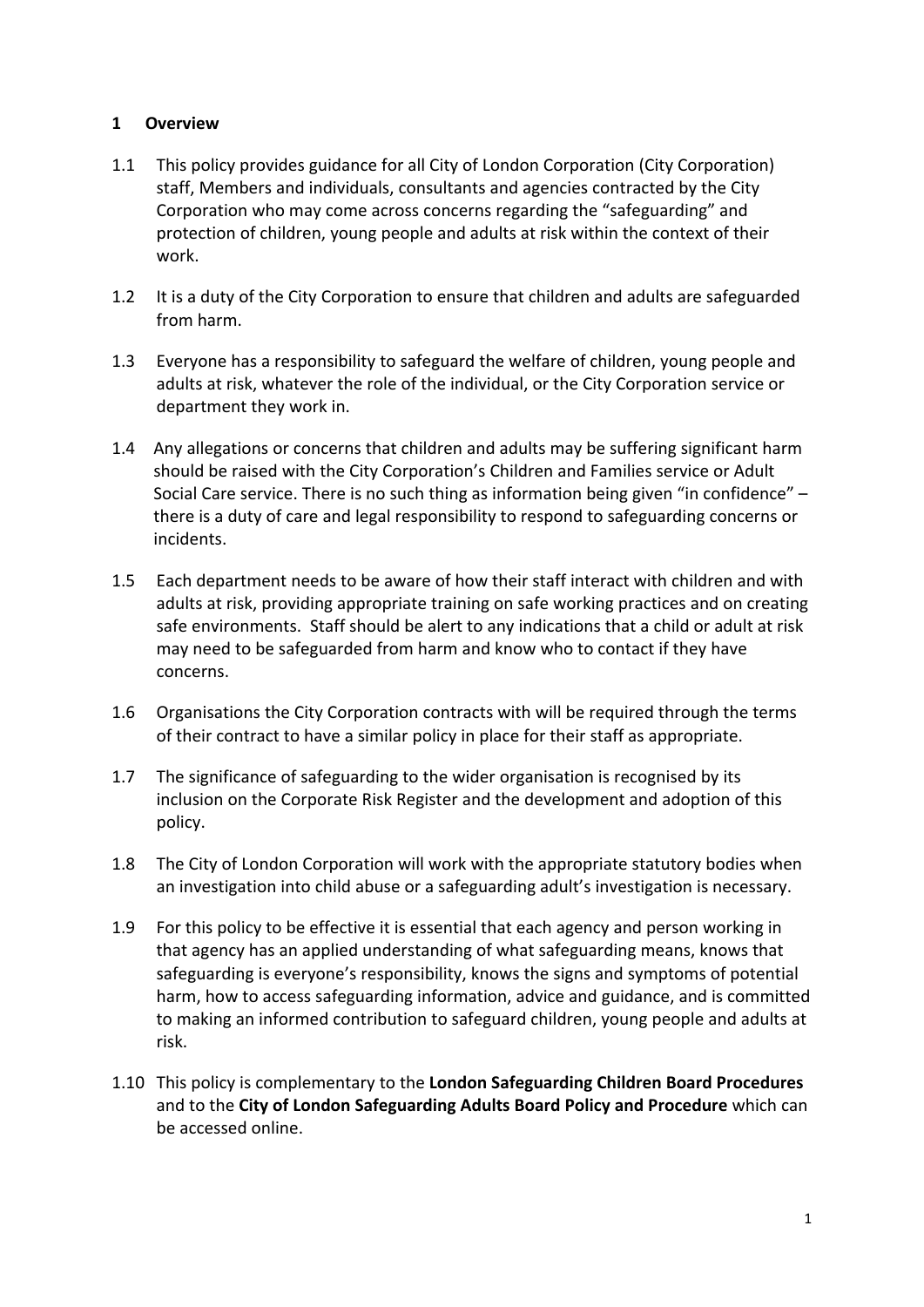#### <span id="page-4-0"></span>**2 What is safeguarding**

- 2.1 Safeguarding and promoting the welfare of children is defined, as:
	- protecting children from maltreatment
	- preventing impairment of children's health or development
	- ensuring that children are growing up in circumstances consistent with the provision of safe and effective care; and
	- taking action to enable all children to have the best outcomes
- 2.2 Adult safeguarding is working with adults with care and support needs to keep them safe from abuse or neglect. It is an important part of what many public services do, and a key responsibility for the City of London.
- 2.3 Adult safeguarding is aimed at people with care and support needs who may be in vulnerable circumstances and at risk of abuse or neglect. In these cases, local services must work together to spot those at risk and take steps to protect them.

#### <span id="page-4-1"></span>**3 Children, young people and adults at risk**

- 3.1 The definition of a child and/or young person for the purpose of this document is anyone under the age of 18 years.
- 3.2 It should be noted that the fact that a child has reached 16 years of age, is living independently or is in further education, is a member of the armed forces, is in hospital or in custody in the secure estate for children and young people, does not change his or her status or entitlement to services or protection under the Children Act 1989.
- 3.3 An adult at risk is a person who is or may be in need of community care services by reason of mental or other disability, age or illness, and who is or may be unable to take care of him or herself, or unable to protect him or herself against significant harm or exploitation.
- 3.4 An adult at risk may therefore be a person who:
	- is elderly and frail due to ill health, physical disability or cognitive impairment
	- has a learning disability
	- has a physical disability and/or a sensory impairment
	- has mental health needs including dementia or a personality disorder
	- has a long-term illness/condition
	- misuses substances or alcohol
	- is a carer, such as a family member/friend, who provides personal assistance and care to adults and is subject to abuse
	- is unable to demonstrate the capacity to make a decision and is in need of care and support.

(This list is not exhaustive)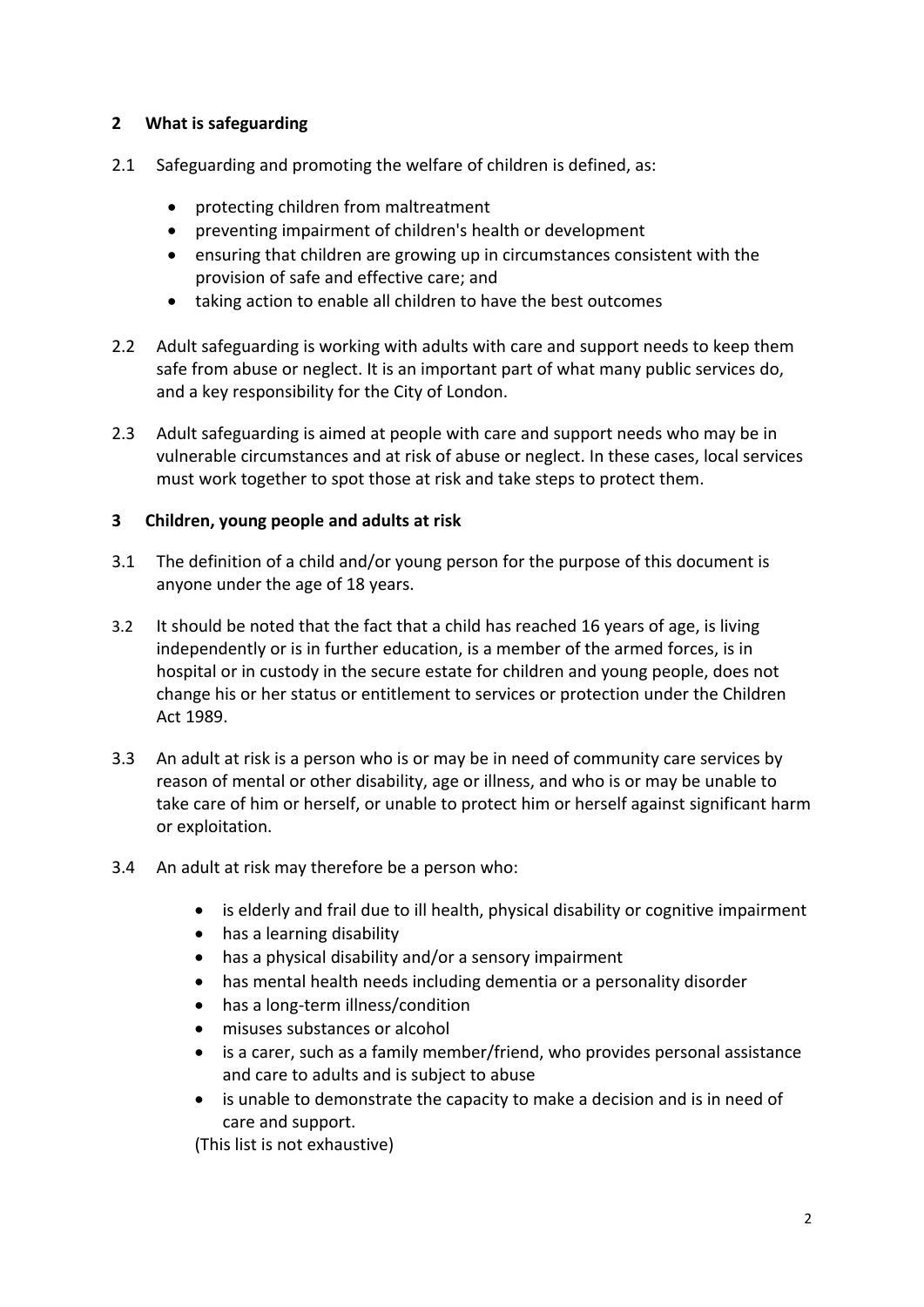#### <span id="page-5-0"></span>**4 Signs of abuse**

- 4.1 Staff will be able to recognise abuse. The main forms of abuse are divided into the following categories:
	- **physical abuse** including hitting, slapping, pushing, kicking, misuse of medication, restraint, inappropriate sanctions
	- **sexual abuse** including rape, sexual assault, sexual acts to which a person has not consented, could not consent or was pressurised into consenting
	- **psychological abuse** including emotional abuse, threats of harm or abandonment, deprivation of contact, humiliation, blaming, controlling, intimidation, coercion, harassment, verbal abuse, isolation, withdrawal from services or supportive networks
	- **financial or material abus**e including theft, fraud, exploitation, pressure in connection with wills, property or inheritance or financial transactions, or the misuse or misappropriation of property, possessions or benefits
	- **neglect and acts of omission** including ignoring medical or physical care needs, failure to provide access to appropriate health, social care or educational services, the withholding of the necessities of life such as medication, adequate nutrition, and heating
	- **discriminatory abuse** including racist, sexist, that based on a person's disability and other forms of harassment, slurs or similar treatment
	- **institutional abuse, neglect and poor professional practice** this may take the form of isolated incidents of poor or unsatisfactory professional practice at one end of the spectrum, through to pervasive ill treatment or gross misconduct at the other.
- 4.2 Children, young people and adults at risk can be influenced by those who would seek to radicalise them. The City Corporation has a legal duty to work to prevent people from being drawn into terrorism. This "prevent duty" is led by the Safer City Partnership, but safeguarding children and adults from the risk of radicalisation extends to all staff. As such all staff should recognise the risk of radicalisation as a safeguarding issue, and respond to signs of this as they would to other abuse.

#### <span id="page-5-1"></span>**5 Legal Framework**

- 5.1 As a local authority the City has an overarching responsibility for safeguarding and promoting the welfare of all children and young people in its area. The law requiring this is set out under the 1989 and 2004 Children Acts and complemented government guidance included in Working Together to Safeguard Children (July 2018).
- 5.2 For adults at risk the Care Act 2014 sets out a clear legal framework for how local authorities and other parts of the health and care system should protect adults at risk of abuse or neglect. It includes a duty for the City Corporation to make enquiries, or request others to make them, when we think an adult with care and support needs may be at risk of abuse or neglect and they need to find out what action may be needed. The City of London is committed to Making Safeguarding Personal (MSP) by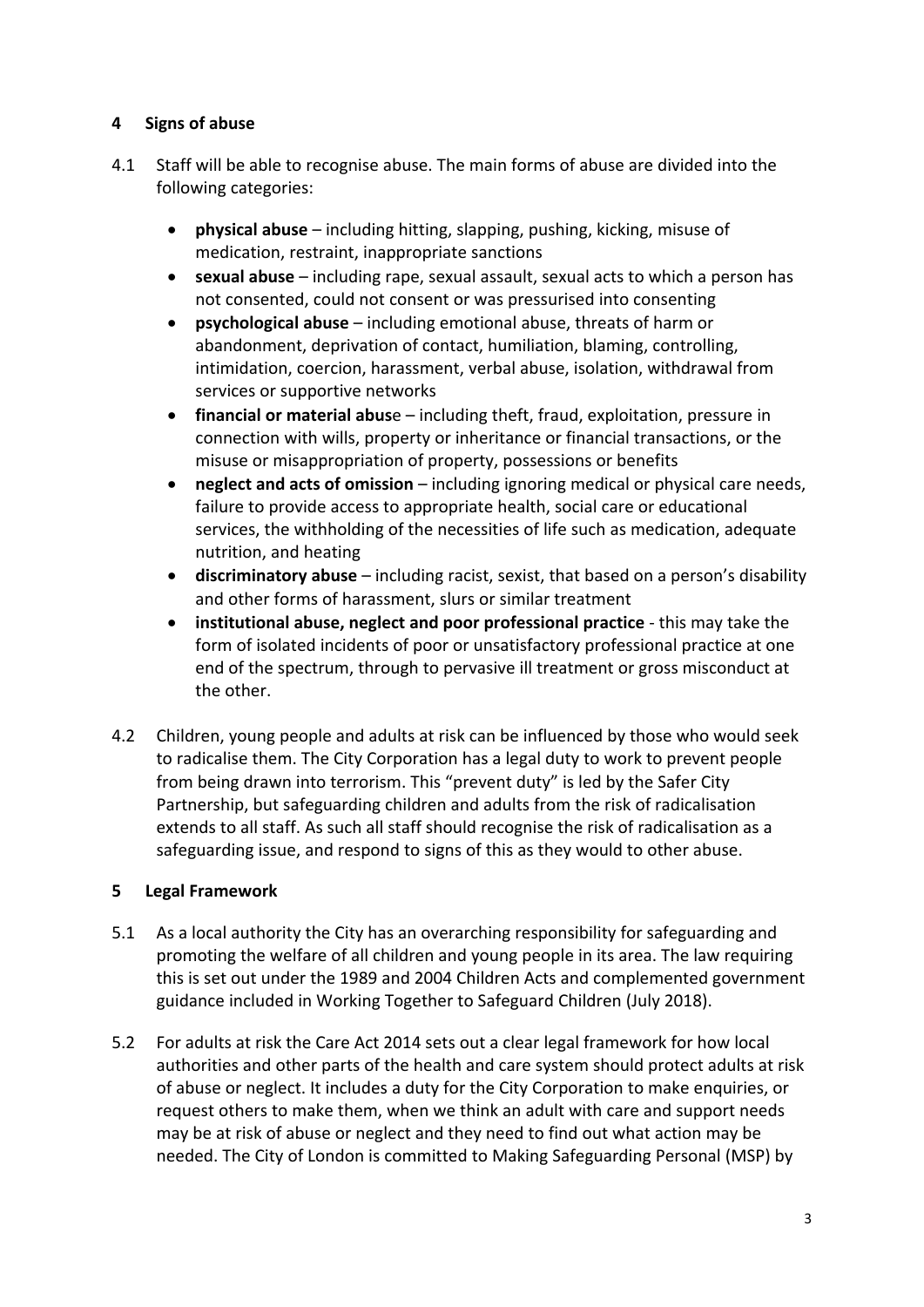developing a safeguarding culture that focuses on the personalised outcomes desired by people with care and support needs who may have been abused.

### <span id="page-6-0"></span>**6 What this means for our work**

- 6.1 In their day to day work, officers employed by City of London Corporation will endeavour to safeguard children and young people and adults at risk by:
	- reporting in a timely way any concerns or suspicions that a child or young person, or an adult at risk is being or is at risk of being abused.
	- always giving a high priority to actions to protect a child or an adult from abuse
	- reporting without delay concerns or allegations
	- ascertaining the wishes and feelings of children and adults at risk, valuing them, listening to and respecting them
	- sharing information about safeguarding and good practice with children, parents, adults at risk, carers, staff and volunteers
	- sharing information about concerns with agencies who need to know, and involving parents and children or adults at risk and carers appropriately
	- providing effective management for staff and volunteers though supervision, support and training
	- providing senior management commitment and accountability to safeguard and promote the welfare of children and of adults at risk
	- being clear about the authority's responsibilities for safeguarding and promoting the welfare of children and adults at risk
	- involving adults at risk, carers, children and young people and families in planning and developing services
	- ensuring services for children and adults at risk are safe and accessible
	- attending staff training and continuing professional development
	- following safe recruitment, vetting procedures and responding to allegations against staff
	- providing effective inter-agency working to safeguard and promote the welfare of children and adults at risk
	- reviewing our policy and good practice annually.
- 6.2 The City Corporation will support safeguarding work by ensuring all staff, Members and individuals, consultants and agencies contracted by the City Corporation:
	- understand their legal and moral responsibility to protect children, young people and adults at risk from harm, abuse and exploitation
	- who work directly with children and young people or with adults at risk have at least a basic understanding of child protection and adult safeguarding as part of their training and induction
	- understand their duty to report concerns that arise about a child or young person or adult at risk, or a member of staff's conduct towards a child/young person or adult at risk.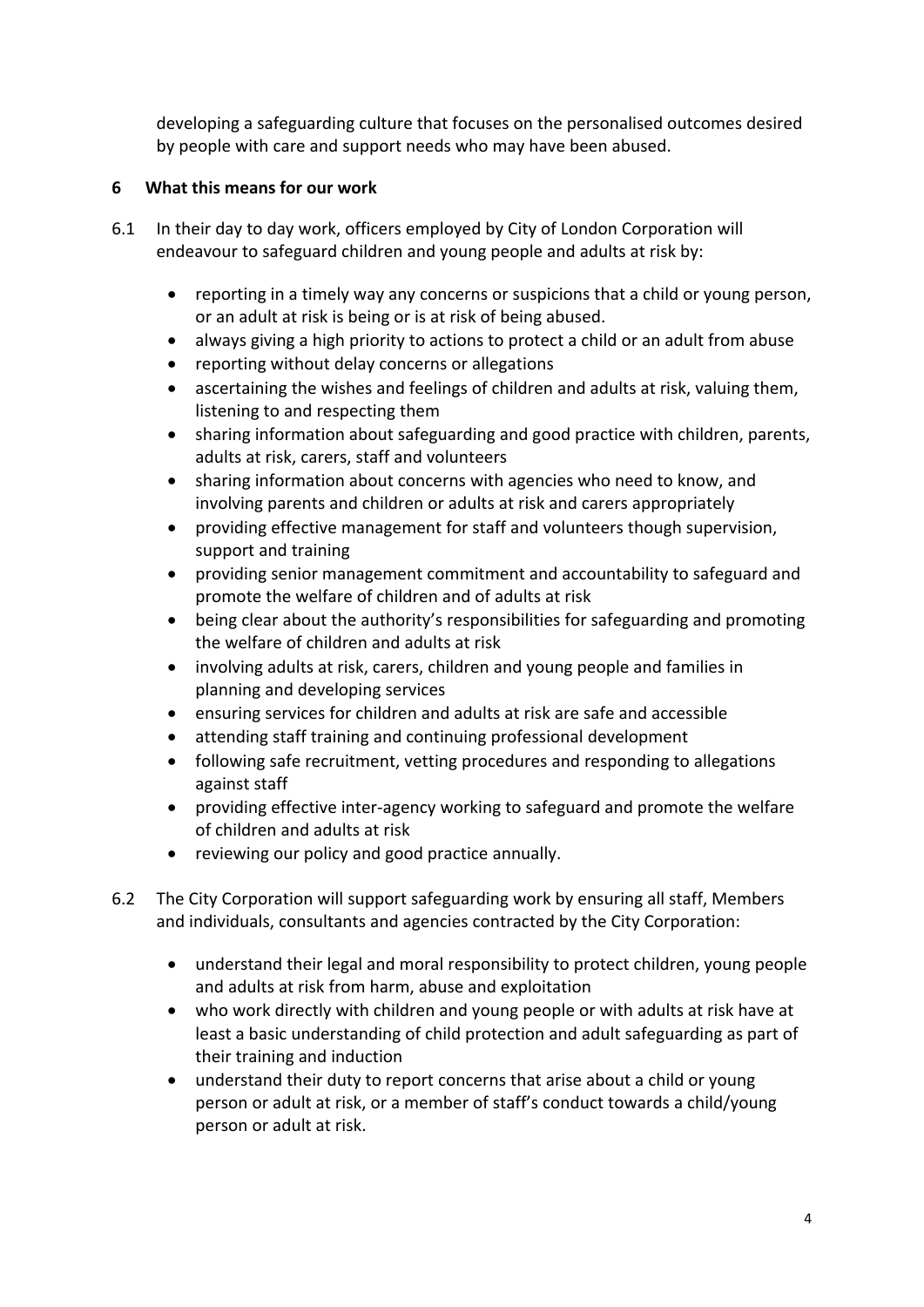- 6.3 The City Corporation will ensure that any procedures relating to the conduct of staff are implemented in a consistent and equitable manner.
- 6.4 Safeguarding is delivered and achieved through good interagency and multidisciplinary working within the City Corporation and with other organisations. Standards of practice in work with children, young people, adults at risk and their families or carers are regularly reviewed in line with relevant national Guidance.
- 6.5 Working effectively with partners and other agencies means:
	- supporting the Safeguarding Children's Board and the Safeguarding Adults Board to carry out their duties in partnership with other local organisations
	- commissioned organisations, including the voluntary sector, providing services to children, young people, vulnerable adults, their families or carers and to schools demonstrating standards of safeguarding compliant with those of the City Corporation, regional and national standards.
	- information is shared efficiently and effectively in respect of issues that may affect the safety and welfare of children, young people or adults at risk.
	- concerns are shared early in order to prevent any problems escalating.
	- ensuring that the City Corporation has a network of departmental safeguarding leads who can act as trained and accessible safeguarding advocates to support staff to make alerts.
- 6.6 Schools located within the City boundaries are invited to participate in regular school liaison meetings with the Assistant Director People regarding safeguarding issues.

#### <span id="page-7-0"></span>**7 Responsibilities of individuals**

- 7.1 The Director of Community and Children's Services is the designated person with overall responsibility for safeguarding of children, young people and adults.
- 7.2 All employees of City of London Corporation and elected Members are to:
	- understand and apply this policy and procedure in their activities
	- identify opportunities and undertake appropriate training to support them in their role
	- act appropriately at all times and be able to challenge inappropriate behaviour in others
	- be able to recognise harm
	- know how to report any concerns in a timely and appropriate way.
- 7.3 In addition, senior managers and Safeguarding Champions of the organisation are to:
	- have a working knowledge of relevant legislation and guidance with respect to safeguarding and promoting the welfare of children and adults at risk and how this applies to their department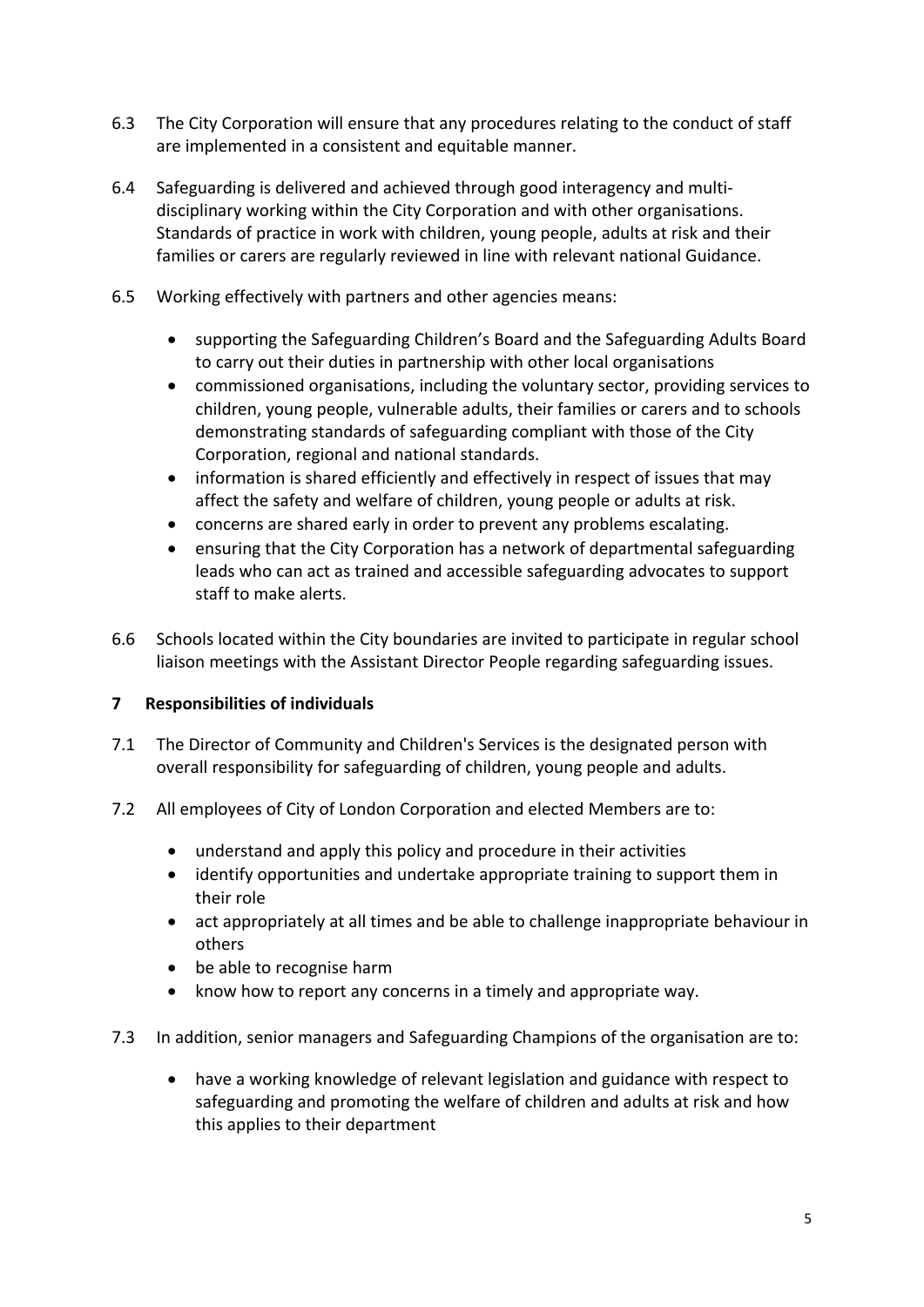- be responsible for communicating to all staff of the Authority the importance of safeguarding and promoting the welfare of children and adults and that it is everybody's responsibility to do so
- hold managers within their department to account for the contribution of their services to safeguarding and promoting the welfare of children and adults at risk;
- ensure staff have effective working relationships with other parts of the authority and with other agencies in order to safeguard and promote the welfare of children and adults at risk;
- report identified training needs of staff to managers with responsibility for staff training and offer opportunities to undertake appropriate safeguarding training
- ensure that the policy and procedure is adhered to; and
- ensure that all staff know how to access the whistle blowing procedures.
- 7.4 The responsibilities of the Safeguarding Champions are:
	- to ensure that all staff in their department are aware of what they should do and who they should go to if they are concerned that a child/young person or adult at risk maybe subject to abuse or neglect
	- ensure that any concerns about a child/young person or adult at risk are acted on, clearly recorded, referred on where necessary and, followed up to ensure the issues are addressed
	- to record any reported incidents in relation to a child/young person or adult at risk or breach of Safeguarding policies and procedures
	- ensure staff in their areas know how to access the authority's local Safeguarding Procedures
	- ensure relevant staff access appropriate training if required
	- ensure appropriate safeguarding procedures are in place within their specific setting that fit with this policy and the wider London Safeguarding Procedures
	- act as an escalation point for Safeguarding issues or cases where the appropriate or perceived appropriate steps have not been taken and the risk remains
	- ensure that staff have regard to safeguarding issues in their areas of work
	- to be familiar with the contact details for safeguarding leads for adults and children in the City of London, or within the borough in which they operate.

#### <span id="page-8-0"></span>**8 Acting on concerns**

- 8.1 If you are worried about:
	- i. **a child or young person** who lives in the City of London call:

#### **020 7332 3621 (Monday to Friday, 9am-5pm only)**

Email: [children.duty@cityoflondon.gov.uk](mailto:children.duty@cityoflondon.gov.uk)

Or *outside office hours* (emergency only) call: **020 8356 2710 or 020 8356 2710** Email: [emergency.duty@hackney.gov.uk](mailto:emergency.duty@hackney.gov.uk)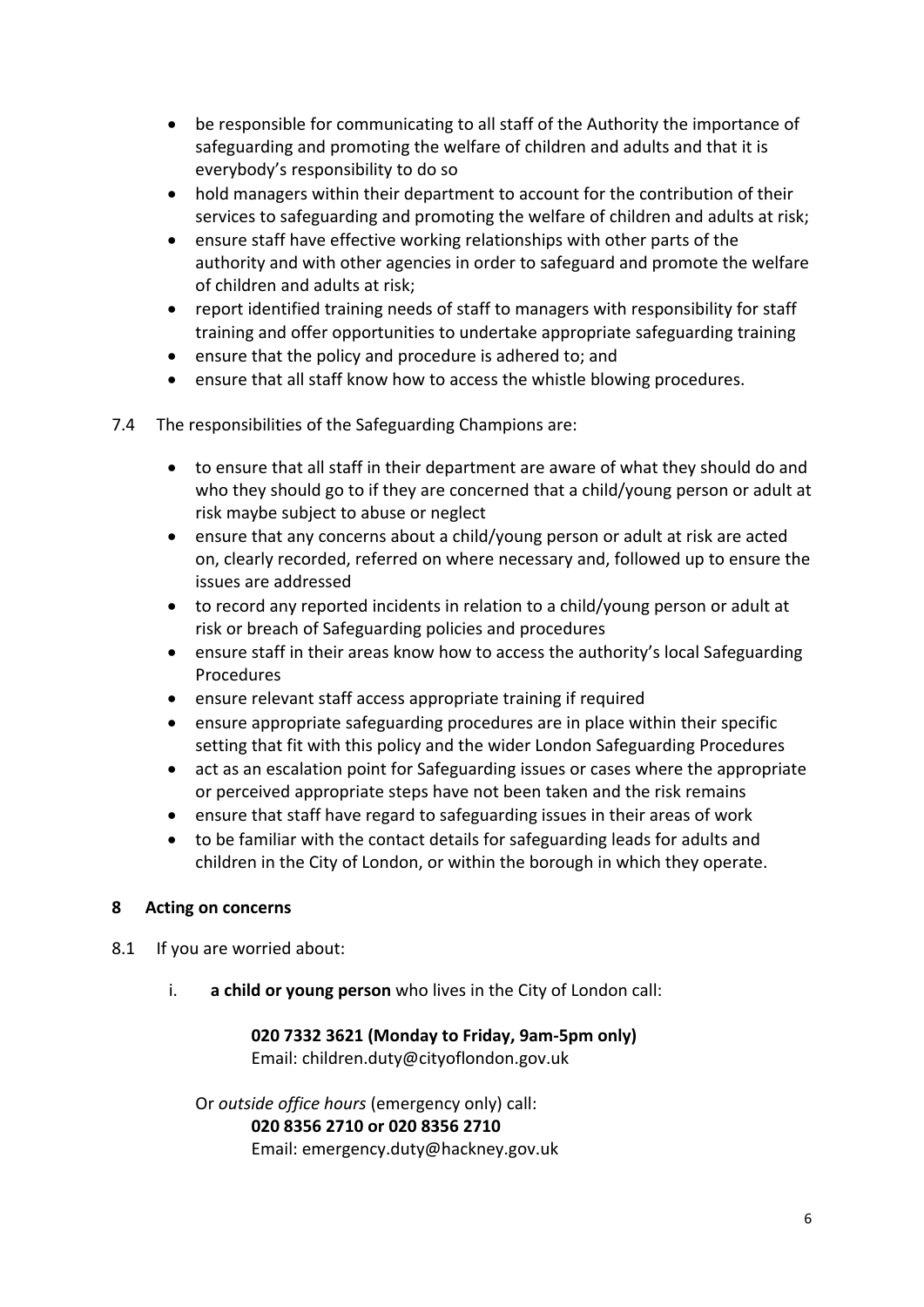**ii. an adult** who lives in the City of London call:

**0207 332 1224 - Monday to Friday, 9am-5pm only** Email [social.services@cityoflondon.gov.uk.](mailto:social.services@cityoflondon.gov.uk)

**0208 356 2300** - for all other times, including weekends and Bank Holidays

#### 8.2 **If you think a child, young person or adult is at risk of immediate harm call 999**.

#### <span id="page-9-0"></span>**9 Responding to allegations made against professionals**

- 9.1 Where an allegation is made in relation to a professional working with children or young people you must contact the "Designated Officer" (formally known as the LADO, Local Authorities Designated Officer) Pat Dixon. You can make a referral by emailing **[LADO@cityoflondon.gov.uk](mailto:LADO@cityoflondon.gov.uk)** or phoning 020 7332 1215.
- 9.2 Where an allegation is made in relation to a professional working with adults at risk you must contact the lead professional for safeguarding adults – Ian Tweedie. You can make a referral by emailing ian.tweedie@cityoflondon.gov.uk or phoning 020 7332 3129.
- 9.3 Any suspected immediate risk to any child or children, or adult at risk should be responded to immediately and the case referred to the Children and Families Team or Adult Social Care team using the contact details given below.

#### <span id="page-9-1"></span>**10 Oversight and challenge**

10.1 Support, coordination and challenge of the City Corporation's actions, services and responsibilities to safeguard are overseen by the independently chaired City and Hackney Safeguarding Children Board and City and Hackney Safeguarding Adults Board. Member oversight is provided by the City Corporation's Safeguarding Sub Committee.